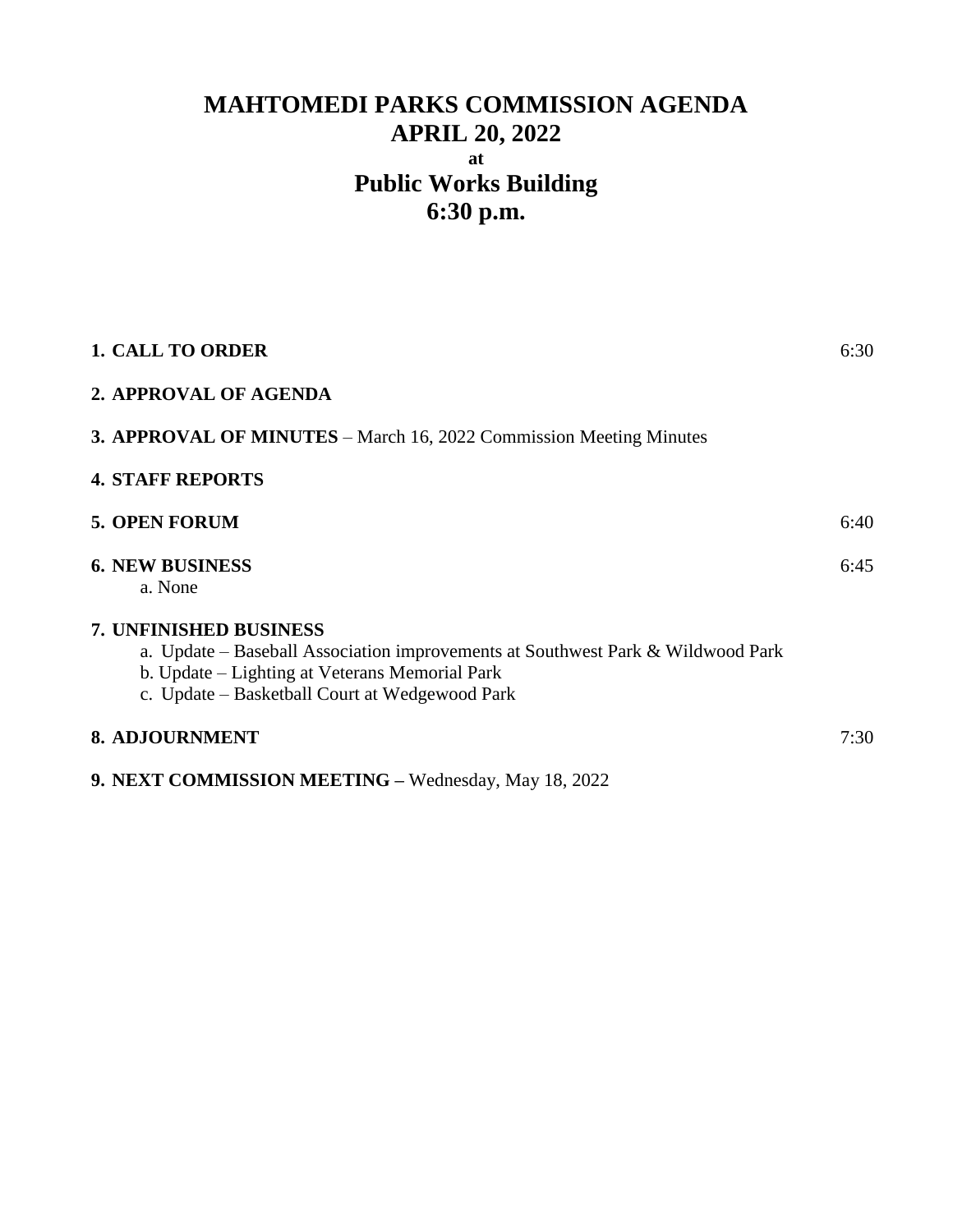| TO:      | Chair Charlie Lindberg<br>Members of the Parks Commission                      |
|----------|--------------------------------------------------------------------------------|
| FROM:    | <b>Bob Goebel, Public Works Director</b><br>Jeannie Novak, PW Office Assistant |
| DATE:    | April 15, 2022                                                                 |
| SUBJECT: | PARKS COMMISSION MEETING OF APRIL 20, 2022                                     |

A meeting of the Mahtomedi Parks Commission will be held at Public Works on Wednesday, April 20, 2022 at 6:30 p.m. Please contact Jeannie Novak or myself if you will not be able to attend this meeting. The following items are in order for consideration at that time.

#### **APROVAL OF AGENDA**

The agenda, as presented or modified, is in order for approval by the Commission.

## **APPROVAL OF MINUTES**

The minutes of the March 16, 2022 Park Commission meeting are attached for your review. These minutes, as presented or modified, are in order for adoption by the Commission.

## **STAFF REPORTS**

## **OPEN FORUM**

Commission members wishing to address items not on the agenda or suggest items for future discussion may do so at this time.

#### **NEW BUSINESS**

None

## **UNFINISHED BUSINESS**

- a. Update Baseball Association improvements at Southwest Park & Wildwood Park
- b. Update Lighting at Veterans Memorial Park
- c. Update Basketball Court at Wedgewood Park